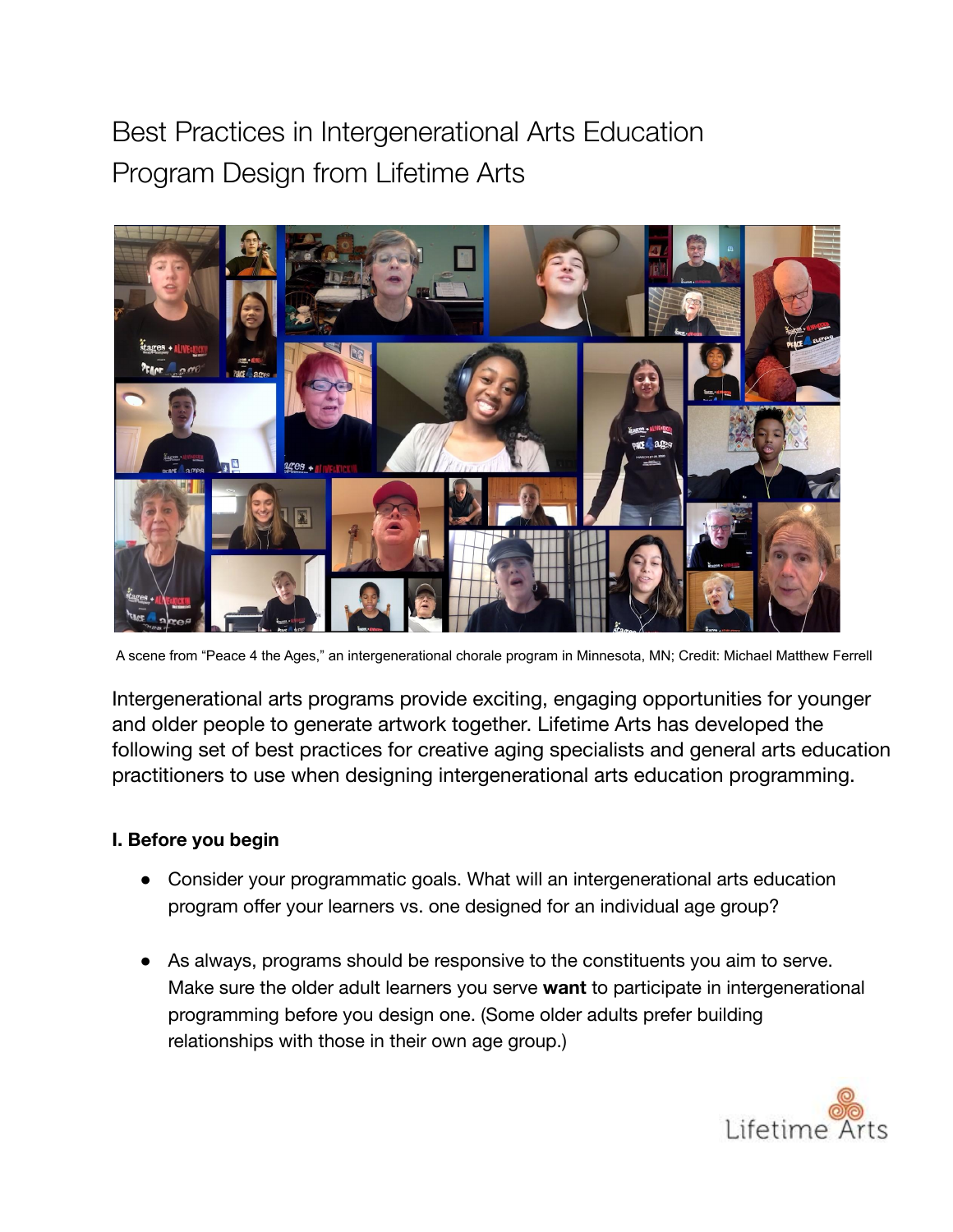- Take care to avoid assuming that all older adults have grandchildren, and that grandparents' want to participate in programs with their grandchildren.
- Intergenerational programs are built on strong community partnerships. Connect with local senior centers, nursing homes, schools, libraries, churches, synagogues, community youth groups, and arts organizations to learn who is interested in collaborating.

# **Successful intergenerational arts ed program design will:**

#### **1. Generate community**

- The more sequential sessions you can offer in a given program series, the deeper the skill-building, creative expression, and social connection your participants will experience. Try to design a program that is around a minimum of 4 sessions of 60-90 minutes each.
- Make social engagement the top priority when designing your program:
	- Create a safe and equitable "shared space" where participants can build new relationships and foster these social connections across generations.
	- Design your social engagement activities around an active exchange between both age groups, as opposed to having one side lecture another. Doing so will better promote community building and increase retention.
	- Be aware of generational differences. They may have vastly different communication styles and preferences, value systems, and levels of adoption of cultural norms. Highlight the fact that exploring our differences breeds opportunities for growth and connection.

#### **2. Promote shared learning and creating**

• Design your program so that no matter their skill level, every participant feels welcome to take part.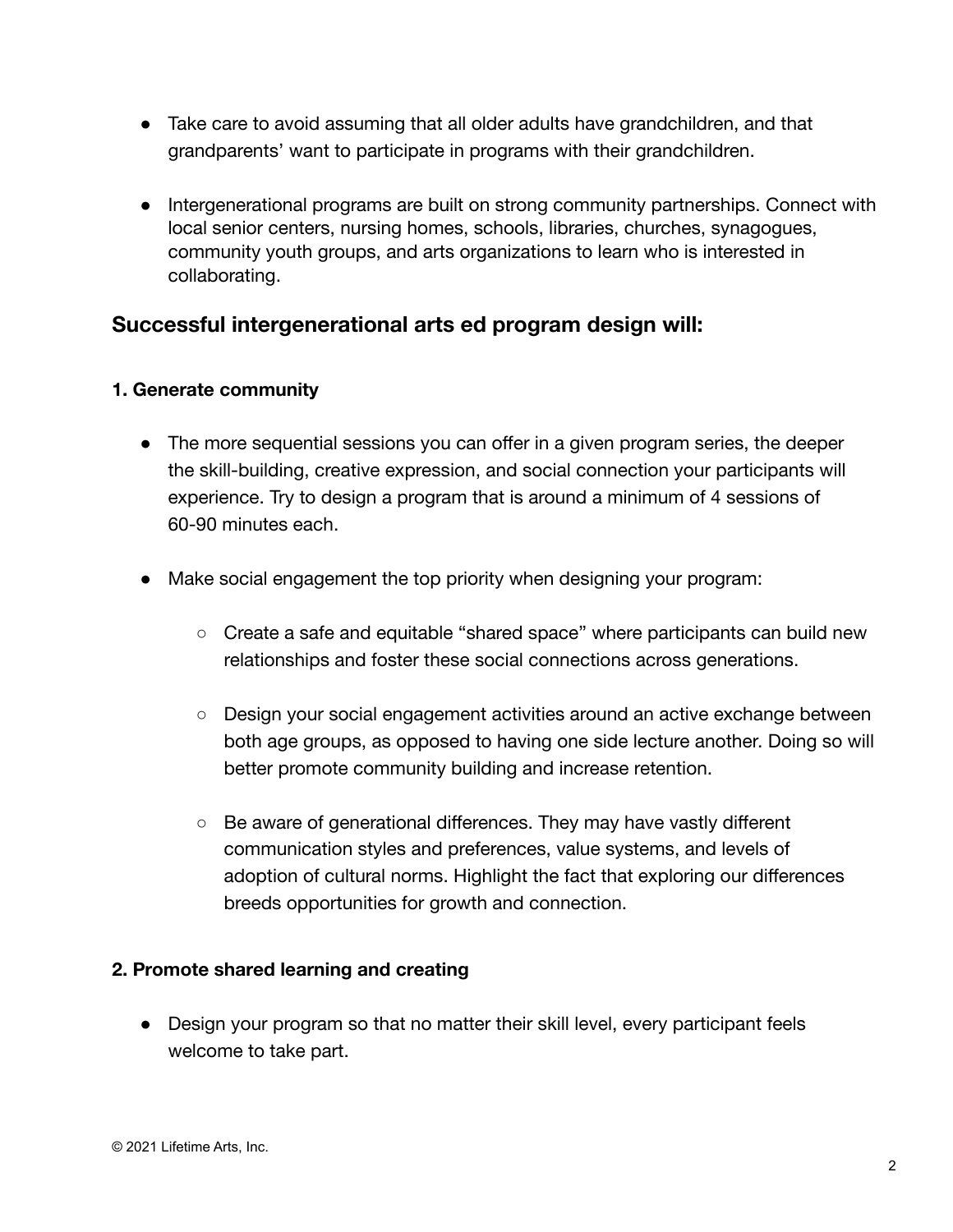- There should be equal skill-building/artmaking participation across age groups. One group should not do more of the artmaking, while the other group observes, or merely serves as "inspiration."
- Make sure all groups share in creative decision making throughout the process, and that the culminating work reflects that co-creation.
- Intergenerational programming is not "one size fits all". The artform and skill-building curriculum should be engaging for all participants but understand that the outcomes of their learning may vary.

#### **3. Provide equal access**

- Design programs to be barrier-free for all age groups:
	- **Scheduling:** Consider the time and location for your program. Ask people what works best for them when conducting pre-program research.
	- **Program location:** If you are not able to find a location that is central nor easily accessible for everyone in the community, consider arranging transportation to bring the groups together.
	- **Remote program delivery:** If you are delivering an online or phone-based program, make sure that you get everyone familiar with the meeting platform ahead of time, and have assistance on hand to help address tech issues during each session.
	- **Accessibility:** Ensure that everyone can hear and see clearly, that there are no trip hazards, and there is plenty of seating for everyone.
	- **Communications and instructions:** Distribute informational materials and instructions in large print for older adults.

#### **Practical things to consider:**

■ Can you realistically get both groups together for the full program time?